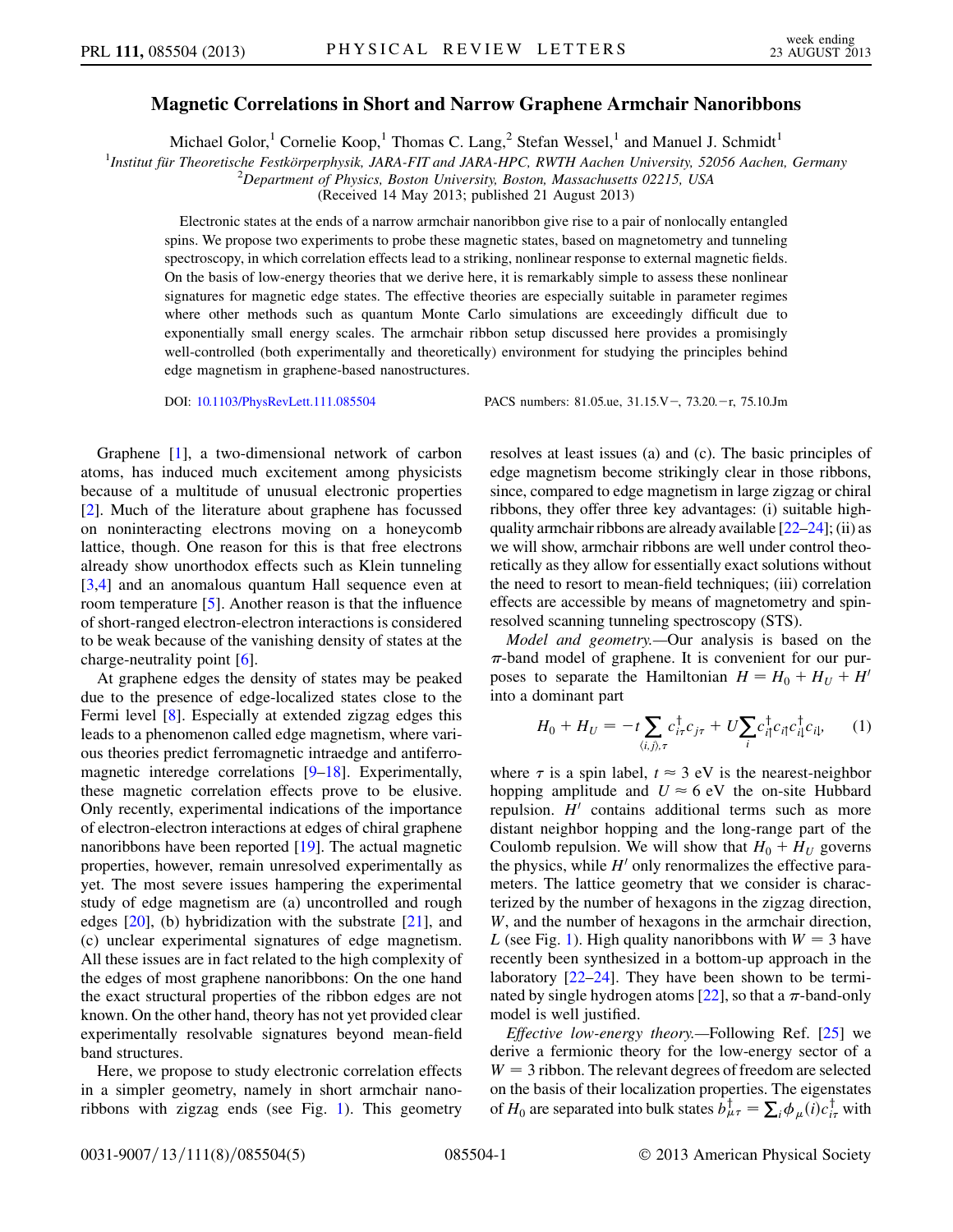<span id="page-1-0"></span>

FIG. 1 (color online). Lattice geometry of an armchair nanoribbon with  $W = 3$  hexagons in zigzag direction and  $L = 10$ hexagons in armchair direction. On top of the lattice the weight of the edge-localized low-energy states  $|\psi_{\text{L}}(i)|^2 + |\psi_{\text{R}}(i)|^2$  is shown. Both the dot size and color scales with the weight. The blue circle indicates a typical site at which the spectral function is to be measured (see text).

 $\sum_i |\phi_{\mu}(i)|^4 \sim 1/L$ , and end states  $e^{\pm}_{\pm\tau} = \sum_i \psi_{\pm}(i) c^{\dagger}_{i\tau}$  with  $\sum_i |\psi_{\pm}(i)|^4 \approx$  const for large L. The latter are symmetric  $\sum_i |\psi_{\pm}(i)|^4 \approx$  const for large L. The latter are symmetric<br>and antisymmetric superpositions of exponentially localand antisymmetric superpositions of exponentially localized states  $e_{L/R,\tau}^{T}$  at the left (L) and right (R) end of the without and other wave functions are shown in ribbon. Typical end state wave functions are shown in Fig. [1.](#page-1-0) We reconstruct the states  $e_{L/R,\tau}^{\dagger}$  from the low-energy  $L/R, \tau$ eigenstates  $e_{\perp,\tau}^{\dagger}$  of  $H_0$ . The energies of the end states  $\epsilon_+ =$  $\epsilon_{\pm} = \epsilon_{\pm}$  are exponentially small in L while we find that the<br>bulk energies for Eq. (1) satisfy  $|\epsilon| \ge 0.23t$ . Thus the end bulk energies for Eq. [\(1](#page-0-0)) satisfy  $|\epsilon_{\mu}| \gtrsim 0.23t$ . Thus, the end states are energetically well separated from the bulk states. From the end state wave functions  $\psi_{L/R}(i)$  we construct a fermionic low-energy theory

<span id="page-1-1"></span>
$$
H_{\rm f} = -t^* \sum_{\tau} (e_{\rm L\tau}^{\dagger} e_{\rm R\tau} + \text{H.c.}) - \sum_{\tau,\tau',s=\rm L,R} e_{s\tau}^{\dagger} (\mathbf{B} \cdot \boldsymbol{\sigma}/2)_{\tau\tau'} e_{s\tau'}
$$

$$
+ U^* \sum_{s=\rm L,R} (e_{s\uparrow}^{\dagger} e_{s\uparrow} - 1/2) (e_{s\downarrow}^{\dagger} e_{s\downarrow} - 1/2), \tag{2}
$$

where  $t^* = |\epsilon_{\pm}|$  describes an effective hopping of electrons<br>from one end to the other  $U^* = U \Sigma \, |j_{\ell}, (i)|^4 =$ from one end to the other,  $U^* = U \sum_i |\psi_L(i)|^4 =$ <br> $U \sum_i |d_E(i)|^4 \approx 0.1$  is an effective Hubbard repulsion  $U\sum_i |\psi_R(i)|^4 \approx 0.1U$  is an effective Hubbard repulsion<br>for the end-localized electrons  $\sigma$  the vector of Pauli for the end-localized electrons,  $\sigma$  the vector of Pauli matrices, and  $\bf{B}$  the magnetic field. We assume a g factor of 2. In Ref.  $[26]$  it was shown that the g factor can even be larger, so our estimates are conservative.

It is important to note, that  $U^*$  is essentially independent of L while  $t^*$  becomes exponentially small for large L.<br>By fitting the numerical data we find  $t^* \approx a^{-L/1.861}$  20 eV. By fitting the numerical data we find  $t^* \approx e^{-L/1.86}1.29$  eV.<br>Thus for not too small L a further reduction of H<sub>s</sub> to a Thus, for not too small L a further reduction of  $H_f$  to a two-spin Heisenberg model

<span id="page-1-2"></span>
$$
H_{\rm H} = J_{\rm H} \mathbf{S}_{\rm L} \cdot \mathbf{S}_{\rm R} - \mathbf{B} \cdot (\mathbf{S}_{\rm L} + \mathbf{S}_{\rm R}), \qquad J_{\rm H} = 4(t^*)^2 / U^* \tag{3}
$$

is feasible. Here,  $S_{L/R}$  are spin-1/2 operators describing the spins of the localized electrons at the left/right end. This simple Heisenberg theory describes two antiferromagnetically coupled spins, localized at the ribbon ends, with a singlet-triplet (ST) splitting  $J_{\rm H} > 0$ .

Assessing the effective theory.—In order to scrutinize the effective low-energy theories  $(2)$  $(2)$  and  $(3)$  $(3)$ , we perform numerically exact projective auxiliary-field determinant quantum Monte Carlo (QMC) simulations of the full

lattice model  $\tilde{H} = H_0 + H_U$ . Ground-state averages of arbitrary observables  $\hat{O}$ , such as the energy or the Green's function, are calculated by  $\langle \hat{O} \rangle = \langle \psi_{\text{T}} | e^{-\theta \hat{H}} \hat{O} e^{-\theta \hat{H}} | \psi_{\text{T}} \rangle /$  $\langle \psi_{\rm T}|e^{-2\theta \tilde{H}}|\psi_{\rm T}\rangle$ . The projection length  $\theta = 120/t$  is chosen<br>sufficiently large as to ensure convergence  $|\psi_{\rm T}\rangle$  is taken as sufficiently large as to ensure convergence.  $|\psi_{\rm T}\rangle$  is taken as the ground state of the noninteracting system with a fixed number of spin- $\tau$  electrons  $N_{\tau}$ . We employ a third-order<br>Trotter-Suzuki decomposition with a propagation step size Trotter-Suzuki decomposition with a propagation step size of  $\Delta \tau = 0.01/t$ . For further details on the QMC algorithm of Ref. [27] cf. Ref. [[27\]](#page-4-6).

Because of the SU(2) symmetry, the single scale in the low-energy sector is the ST splitting, J, which we calculate in three different ways. (i) In the fermionic theory we find  $J_f = \sqrt{(U^*)^2/4 + 4(t^*)^2} - U^*/2$ . (ii) In the Heisenberg theory  $I_{\rm vt}$  is given by Eq. (3) (iii) Within OMC simulations theory  $J_H$  is given by Eq. [\(3\)](#page-1-2). (iii) Within QMC simulations we calculate the difference  $J_{\text{exact}}$  of the total ground-state energies for  $N_{\uparrow} = N_{\downarrow} + 2$  (triplet sector) and  $N_{\uparrow} = N_{\downarrow}$  (singlet sector). Figure [2](#page-1-3) compares these three results for  $U/t = 0.5$  and 1.0. While  $J_f$  agrees very well with the exact solution,  $J_H$  deviates significantly for very short ribbons, where  $t^*/U^*$  is not yet small. Because of the exponentially small ST splitting the OMC calculations exponentially small ST splitting, the QMC calculations were feasible only on relatively short ribbons  $L \le 8$ . In this regime, the fermionic theory agrees with the exact QMC results within error bounds. The effective theory, however, is not restricted to such small L. We conclude from Fig. [2,](#page-1-3) that for  $L \ge 8$  the simple Heisenberg theory [\(3\)](#page-1-2) may be used to describe the spin physics.

Detection via magnetometry.—The exponential dependence of  $J$  on  $L$  in combination with the discreteness of  $L$ enables an experimental detection of the interend spin correlation by means of magnetization measurements. Note that L must be even because of the synthesis process [\[24\]](#page-4-3). We assume an ensemble of  $W = 3$  ribbons of variable and homogeneously distributed sizes  $L = 8, 10, \ldots, 20$ (corresponding to lengths between 4 and 8 nm), arranged randomly and sparsely on a 2D surface. Other length

<span id="page-1-3"></span>

FIG. 2 (color online). Singlet-triplet splitting  $J$  as a function of ribbon length L. The blue dotted line is  $J_f$  calculated from  $H_f$ [Eq. [\(2\)](#page-1-1)]. The red solid line corresponds to  $J<sub>H</sub>$  [Eq. [\(3\)](#page-1-2)]. The black circles with error bars are the results of the QMC simulations  $J_{\text{exact}}$ . (a) is with  $U = 0.5t$  and (b) with  $U = t$ .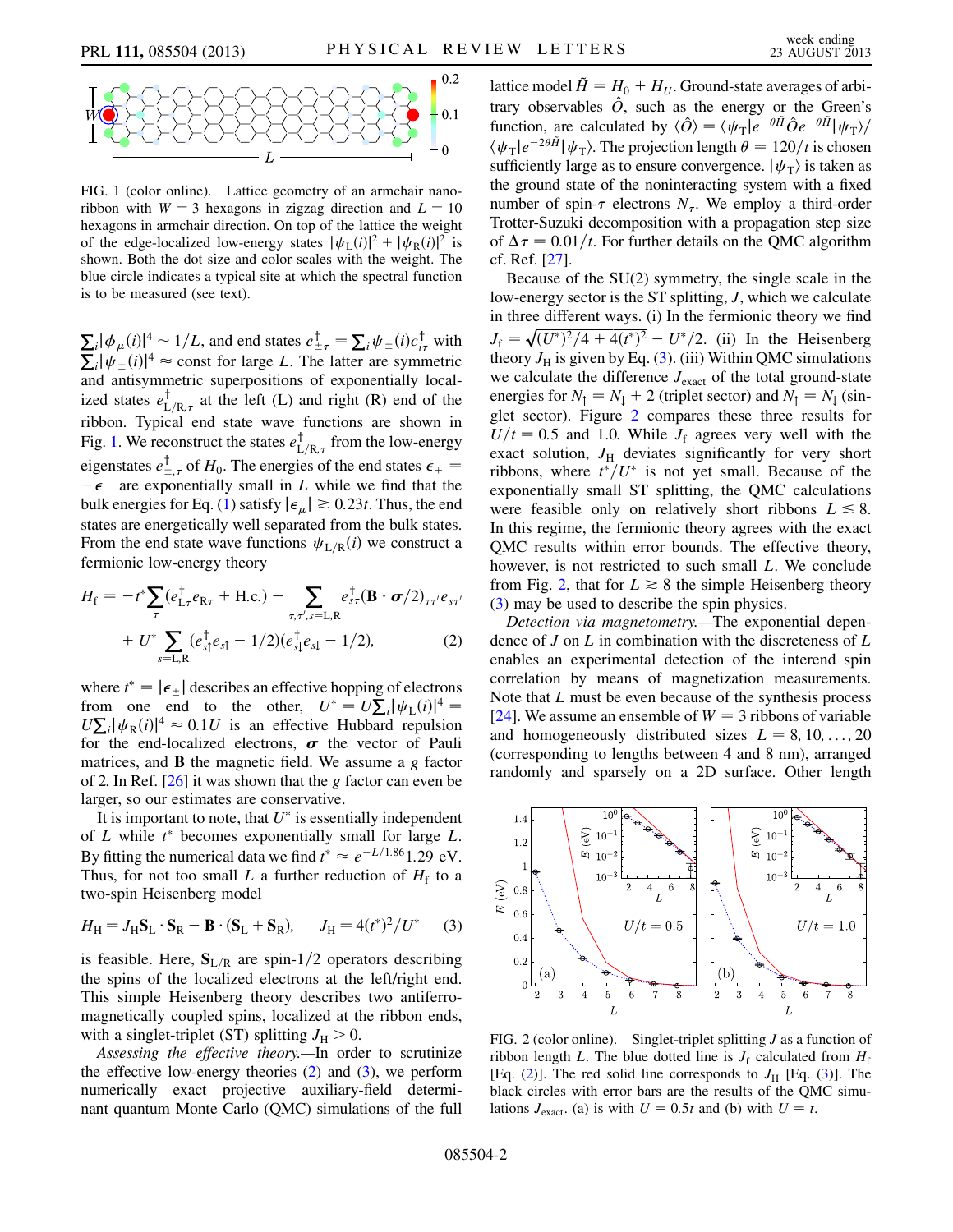distributions can be accounted for easily. The surface of the largest ribbon is about 6 nm<sup>2</sup>. Even if less than  $1/10$  of the substrate is covered by ribbons,  $2 \times 10^4$  ribbons per  $\mu$ m<sup>2</sup> are possible. In Fig. [3](#page-2-0) we show the total magnetic moment of an ensemble of 3000 ribbons for each length  $L = 8, 10, \ldots, 20$ . At low temperatures one can see a clear nonlinear response signature with steps of height 6000  $\mu_{\rm B}$ . The spacing of the critical field strengths of the different steps corresponds roughly to 1 order of magnitude in the magnetic field. This nonlinear response signature is observable with cutting-edge experimental magnetometry techniques [\[28\]](#page-4-7).

Spin-polarized STS.—A complementary method for detecting the spin correlations is spin-polarized STS, which measures the spin-resolved local spectral function

<span id="page-2-1"></span>
$$
A_{i\tau}(\omega) = \frac{1}{Z} \sum_{m,n} |\langle m | c_{i\tau}^{\dagger} | n \rangle|^2
$$
  
 
$$
\times [e^{-\beta E_n} + e^{-\beta E_m}] \delta_{\eta}(\omega - (E_m - E_n)). \tag{4}
$$

Here,  $\ket{n}$  are manybody eigenstates of H with energy  $E_n$ . Although the usual definition of the spectral function involves Dirac delta functions, we use the Gaussian  $\delta_n(x)$  with finite width  $\eta$ . This accounts for a finite experimental energy resolution of the spectral function due to finite lifetimes or due to the temperature of the electrons and holes tunneling from the STM tip into the system. Note that this temperature  $\eta$  is not necessarily equal to the ribbon temperature  $\beta^{-1}$  in a nonequilibrium situation. For  $i$  we choose a site at the ribbon edge, where one of the edge state wave functions is large (see Fig. [1\)](#page-1-0). Here we opt for the site  $i$  on the left.

The lattice electron operator  $c_{i\tau}$  may be expressed in<br>ge and bulk states. But since we are only interested in edge and bulk states. But since we are only interested in

<span id="page-2-0"></span>

FIG. 3 (color online). Total magnetic moment M (in  $10^3 \mu_B$ ) of an ensemble of nanoribbons as a function of the magnetic field B for different temperatures. The ensemble contains 3000 ribbons for each length  $L = 8, 10, \ldots, 20$ . Each individual ribbon contributes two Bohr magnetons  $\mu_B$  to the total moment if it is in the triplet state.

small energies  $\omega$  we may drop the bulk states and obtain as Eq. [\(4\)](#page-2-1), with the  $c_{i\tau}$  operator replaced by  $e_{L\tau}$ . We have<br>assumed that *i* is on the left end of the ribbon. We calculate  $\phi(\omega) = |\psi_L(i)|^2 A_{L\tau}$ , where  $A_{L\tau}(\omega)$  is of the same form<br>Eq. (4) with the c, operator replaced by e. We have assumed that i is on the left end of the ribbon. We calculate the spectral function within the fermionic effective theory [Eq. [\(2\)](#page-1-1)] by exact diagonalization. The resulting exact spectral function  $A_{\text{L}}(\omega)$  in dependence on the external magnetic field  $B$  is shown in Fig. [4.](#page-2-2) The large energy features provide a clear distinction between a singlet phase for  $|B| < B_c$  and two triplet phases for  $|B| > B_c$ . For a better understanding of these large energy features we evaluate  $A_{L\tau}(\omega)$  approximately for  $U^* \gg B, T, t^*$  and find

<span id="page-2-3"></span>
$$
A_{\mathrm{L}\tau}(\omega) = \frac{1}{2} \sum_{\tau'} \delta_{\eta} \left( \omega + \tau' \frac{U^*}{2} \right) \frac{1 + e^{\beta J} + 2e^{2\tau \tau' \beta B}}{1 + e^{\beta J} + 2\cosh(2\beta B)}. \tag{5}
$$

This approximate formula only holds for  $\omega$  resolutions  $\eta$ coarser than the energy scales *J*,  $t^*$ . It shows that for  $|B| < R = I/2$  it is possible to add a spin-down electron with  $B_c = J/2$  it is possible to add a spin-down electron with energy  $U^*/2$  and to remove a spin-down electron with energy  $-U^*/2$ , because the singlet phase is a coherent superposition of a state with an up spin and a state with a down spin on the left side. As  $B > B_c = J/2$  the triplet state  $e_{\text{L}1}^{\dagger}e_{\text{R}1}^{\dagger}|0\rangle$  becomes the ground state, where it is only possible to add a down spin electron but not to remove one. This is reflected by all the spectral weight being at positive  $\omega$ . We also calculated the exact spectral function by QMC calculations (not shown in Fig. [4](#page-2-2)) and found that, within the statistical bounds achievable in QMC calculations, it agrees with Eq. [\(5\)](#page-2-3) in the low-energy regime  $|\omega| \leq U^*/2$ .

In addition to the large energy features there is a subtle fine structure, shown in the insets of Fig. [4.](#page-2-2) Interestingly, the fine structure reflects all energy scales appearing in the effective theories, i.e., the interend hopping  $t^*$  and, on an

<span id="page-2-2"></span>

FIG. 4 (color online). Spectral function  $A_{L\downarrow}(\omega)$  for  $t^* = 0.006 \text{ eV}$ <br>and  $U^* = 0.6 \text{ eV}$ , corresponding to a ribbon with  $W = 3$  and and  $U^* = 0.6$  eV, corresponding to a ribbon with  $W = 3$  and  $L = 10$ . The critical field  $B_c = \pm J/2 \approx 2.1$  T is indicated by dashed lines. In the main plot the Gaussian smearing  $n = 200$ dashed lines. In the main plot the Gaussian smearing  $\eta = 200$ Kelvin (see text). The insets show the fine structure of the spectral peaks with narrower Gaussian smearing of  $\eta = 10$  Kelvin (b) and  $\eta = 0.1$  Kelvin (a).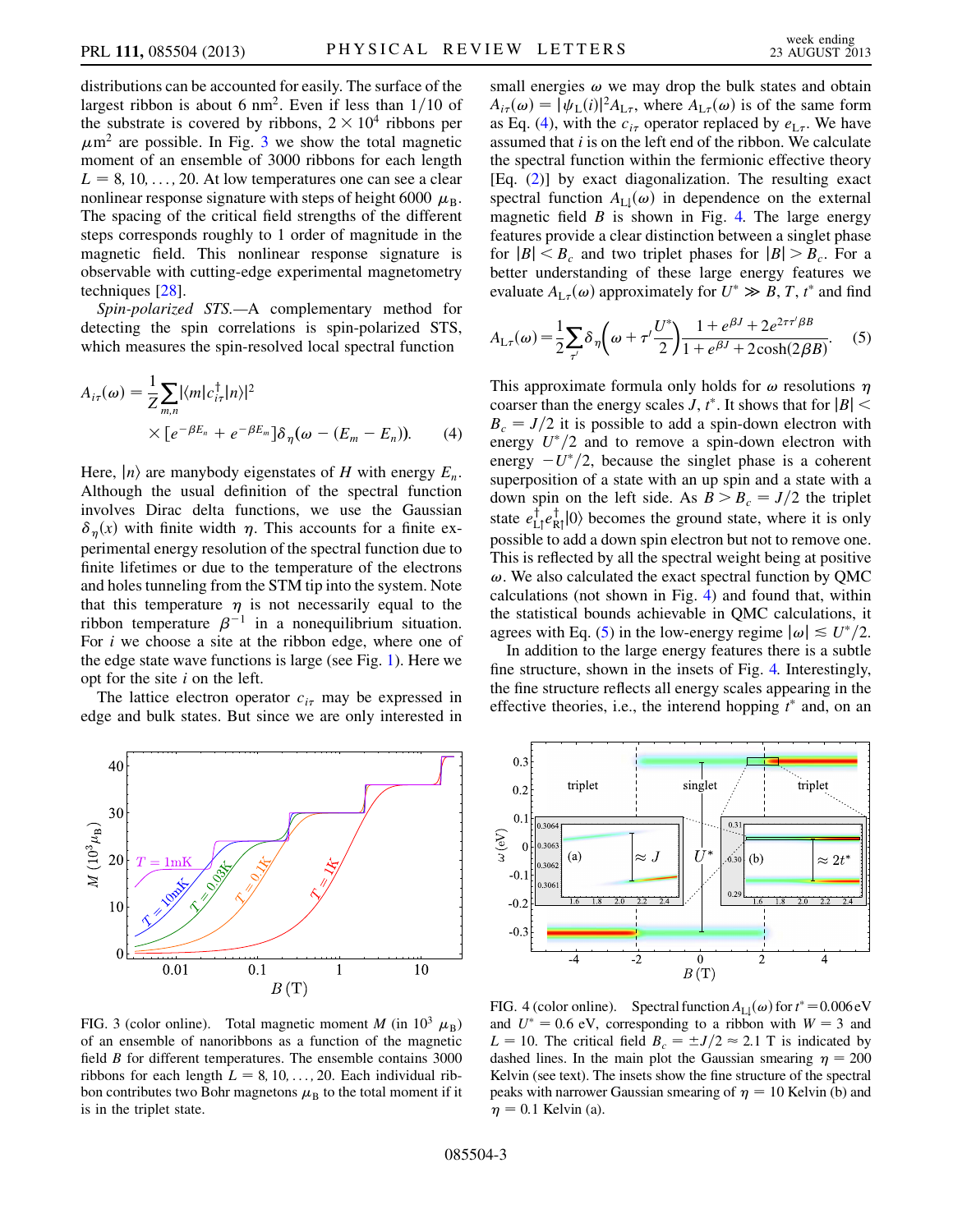even finer level, the antiferromagnetic interedge coupling  $J = 4(t^*)^2/U^*$ . For different geometries, resulting in different effective model parameters, the energy scales of the ferent effective model parameters, the energy scales of the fine structures scale accordingly.

*Stability with respect to H'*.—The fermionic low-energy  $\frac{1}{2}$  ory [Eq. (2)] is derived by first order perturbation theory theory [Eq. [\(2\)](#page-1-1)] is derived by first order perturbation theory from  $H_0 + H_U$ , with the inverse bulk gap being the small parameter. As shown in Fig. [2,](#page-1-3) this is a remarkably good approximation. Moreover, due to overall SU(2) invariance, the low-energy spin physics must be governed by one single energy scale, namely the singlet-triplet splitting J. Thus it is reasonable to account for the additional terms  $H<sup>1</sup>$ in the effective Heisenberg model also in first order perturbation theory and calculate the corrections to J. We now discuss a variety of possible perturbation terms in  $H'$ .<br>We find that the resulting corrections to Lare smaller than We find that the resulting corrections to  $J$  are smaller than the uncertainty for the literature parameters  $t$  and  $U$ .

In the special geometry discussed here, next-nearest neighbor hopping only gives rise to a shift in the chemical potential and may therefore be ignored. Third neighbor hopping and all other hoppings that couple the sublattices give contributions to  $t^*$  which are much smaller than the contribution of the nearest-neighbor bonning since these contribution of the nearest-neighbor hopping, since these more distant hoppings are exponentially suppressed as a function of distance. An electric field  $E$  along the ribbon gives rise to a correction  $\Delta J = J(EL/2U^*)^2$ .<br>Two additional terms arise from the long-ray

Two additional terms arise from the long-range Coulomb interaction. On one hand there is the interedge term  $V_{LR}n_Ln_R$ with  $n_s = \sum_{\tau} e_{s\tau}^{\dagger} e_{s\tau} - 1$ ,  $V_{LR} \approx e^2 \exp(-L/L_{sc})/\kappa l$  with  $\kappa$  the dielectric constant and  $L_{sc}$  the screening length, both of which denend on the substrate. On the other hand there is which depend on the substrate. On the other hand there is an intraedge term  $V_0 \sum_s (e_{s\uparrow}^{\dagger} e_{s\uparrow} - 1/2)(e_{s\downarrow}^{\dagger} e_{s\downarrow} - 1/2)$  with  $s^{s+1}$   $\qquad$   $\qquad$   $\qquad$   $\qquad$   $\qquad$   $\qquad$   $\qquad$   $\qquad$   $\qquad$   $\qquad$   $\qquad$   $\qquad$   $\qquad$   $\qquad$   $\qquad$   $\qquad$   $\qquad$   $\qquad$   $\qquad$   $\qquad$   $\qquad$   $\qquad$   $\qquad$   $\qquad$   $\qquad$   $\qquad$   $\qquad$   $\qquad$   $\qquad$   $\qquad$   $\qquad$   $\qquad$   $\qquad$   $\qquad$   $\qquad$   $\$  $V_0 \approx e^2 \sum_{i \le j} |\psi_{\rm L}(i)|^2 |\psi_{\rm L}(j)|^2 \exp(-|\mathbf{r}_i - \mathbf{r}_j|/L_{\rm sc})/|\mathbf{r}_i -$ <br> $\mathbf{r} \perp$  which has the same form as the Hubbard term in Eq. (2)  $\mathbf{r}_i$ , which has the same form as the Hubbard term in Eq. [\(2](#page-1-1)). Both terms contribute to the energy of the excited states with more or less than one electron at one end and therewith to  $U^*$ . Given the uncertainties for  $U$  in the literature (see, e.g., Ref.  $[29]$  $[29]$ , the actual value of the renormalized  $U^*$  with all corrections due to the environment is not accessible theoretically and needs to be determined experimentally. One way to do so is via a measurement of the spectral function (Fig. [4\)](#page-2-2) in tunneling experiments. Crucially, however, the exponential length dependence of J is not spoiled by any of the perturbations to  $H_0 + H_U$  discussed above.

Conclusion.—Motivated by the recent chemical synthesis of armchair ribbons with perfect zigzag ends [[22](#page-4-2)[–24\]](#page-4-3), we have studied the magnetic correlations arising in these ribbons due to electronic interactions. We have identified spin- $1/2$  degrees of freedom at each end of the ribbon. This spin subsystem may be described by a simple Heisenberg model, which we have derived directly from a lattice model and benchmarked against numerically exact QMC simulations. The two end spins are coupled antiferromagnetically. The corresponding singlet-triplet splitting decays exponentially with the ribbon length. This enables direct experimental access to the low-energy spin physics, for which we have proposed two complementary experiments. The setup proposed here thus allows us to study the basic principles of edge magnetism. A thorough understanding of this well-controlled scenario will facilitate the experimental investigation and the theoretical interpretation of edge magnetism in larger nanoribbons.

We want to thank H. Bluhm and M. Morgenstern for their valuable remarks on the feasibility of the experiments proposed here. Furthermore, we thank J. van der Lit and I. Swart for insightful discussions and for sharing unpublished results with us. Financial support by the DFG under Grants No. WE 3649/3-1 and No. FOR 1807 is gratefully acknowledged, as well as the allocation of CPU time within JARA-HPC and from JSC Jülich.

Note added.—Recently, we became aware of another theoretical investigation of armchair nanoribbons, focus-sing on their charge properties [[30\]](#page-4-9).

- <span id="page-3-1"></span><span id="page-3-0"></span>[1] K. S. Novoselov, A. K. Geim, S. V. Morozov, D. Jiang, Y. Zhang, S. V. Dubonos, I. V. Grigorieva, and A. A. Firsov, Science **306**[, 666 \(2004\).](http://dx.doi.org/10.1126/science.1102896)
- <span id="page-3-3"></span><span id="page-3-2"></span>[2] N. M. R. Peres, [Rev. Mod. Phys.](http://dx.doi.org/10.1103/RevModPhys.82.2673) 82, 2673 (2010).
- <span id="page-3-4"></span>[3] A. F. Young and P. Kim, Nat. Phys. 5[, 222 \(2009\)](http://dx.doi.org/10.1038/nphys1198).
- [4] C. W. J. Beenakker, [Rev. Mod. Phys.](http://dx.doi.org/10.1103/RevModPhys.80.1337) **80**, 1337 (2008).
- <span id="page-3-5"></span>[5] K. S. Novoselov, Z. Jiang, Y. Zhang, S. Morozov, H. Stormer, U. Zeitler, J. Maan, G. Boebinger, P. Kim, and A. Geim, Science 315[, 1379 \(2007\).](http://dx.doi.org/10.1126/science.1137201)
- <span id="page-3-10"></span>[6] Note, however, that the long-range part of the Coulomb interaction gives rise to interesting renormalizations of the Dirac cone [\[7\]](#page-3-10).
- <span id="page-3-6"></span>[7] V. N. Kotov, B. Uchoa, V. M. Pereira, F. Guinea, and A. H. Castro Neto, [Rev. Mod. Phys.](http://dx.doi.org/10.1103/RevModPhys.84.1067) 84, 1067 (2012).
- <span id="page-3-7"></span>[8] M. Fujita, K. Wakabayashi, K. Nakada, and K. Kusakabe, [J. Phys. Soc. Jpn.](http://dx.doi.org/10.1143/JPSJ.65.1920) 65, 1920 (1996).
- [9] J. Jung and A. H. MacDonald, [Phys. Rev. B](http://dx.doi.org/10.1103/PhysRevB.79.235433) 79, 235433 [\(2009\)](http://dx.doi.org/10.1103/PhysRevB.79.235433).
- [10] J. Jung, T. Pereg-Barnea, and A.H. MacDonald, *[Phys.](http://dx.doi.org/10.1103/PhysRevLett.102.227205)* Rev. Lett. 102[, 227205 \(2009\).](http://dx.doi.org/10.1103/PhysRevLett.102.227205)
- [11] Y.-W. Son, M. L. Cohen, and S. G. Louie, *[Phys. Rev. Lett.](http://dx.doi.org/10.1103/PhysRevLett.97.216803)* 97[, 216803 \(2006\)](http://dx.doi.org/10.1103/PhysRevLett.97.216803).
- [12] H. Karimi and I. Affleck, *Phys. Rev. B* 86[, 115446 \(2012\).](http://dx.doi.org/10.1103/PhysRevB.86.115446)
- [13] Y.-W. Son, M. L. Cohen, and S. G. Louie, [Nature \(London\)](http://dx.doi.org/10.1038/nature05180) 444[, 347 \(2006\).](http://dx.doi.org/10.1038/nature05180)
- [14] T. Hikihara, X. Hu, H.-H. Lin, and C.-Y. Mou, *[Phys. Rev.](http://dx.doi.org/10.1103/PhysRevB.68.035432)* B 68[, 035432 \(2003\).](http://dx.doi.org/10.1103/PhysRevB.68.035432)
- [15] S. Dutta, S. Lakshmi, and S.K. Pati, *[Phys. Rev. B](http://dx.doi.org/10.1103/PhysRevB.77.073412) 77,* [073412 \(2008\).](http://dx.doi.org/10.1103/PhysRevB.77.073412)
- [16] H. Feldner, Z. Y. Meng, A. Honecker, D. Cabra, S. Wessel, and F. F. Assaad, Phys. Rev. B 81[, 115416 \(2010\)](http://dx.doi.org/10.1103/PhysRevB.81.115416).
- <span id="page-3-8"></span>[17] H. Feldner, Z. Y. Meng, T. C. Lang, F. F. Assaad, S. Wessel, and A. Honecker, [Phys. Rev. Lett.](http://dx.doi.org/10.1103/PhysRevLett.106.226401) 106, 226401 [\(2011\)](http://dx.doi.org/10.1103/PhysRevLett.106.226401).
- <span id="page-3-9"></span>[18] M. Golor, T.C. Lang, and S. Wessel, *[Phys. Rev. B](http://dx.doi.org/10.1103/PhysRevB.87.155441)* 87, [155441 \(2013\).](http://dx.doi.org/10.1103/PhysRevB.87.155441)
- [19] C. Tao *et al.*, Nat. Phys. 7[, 616 \(2011\)](http://dx.doi.org/10.1038/nphys1991).